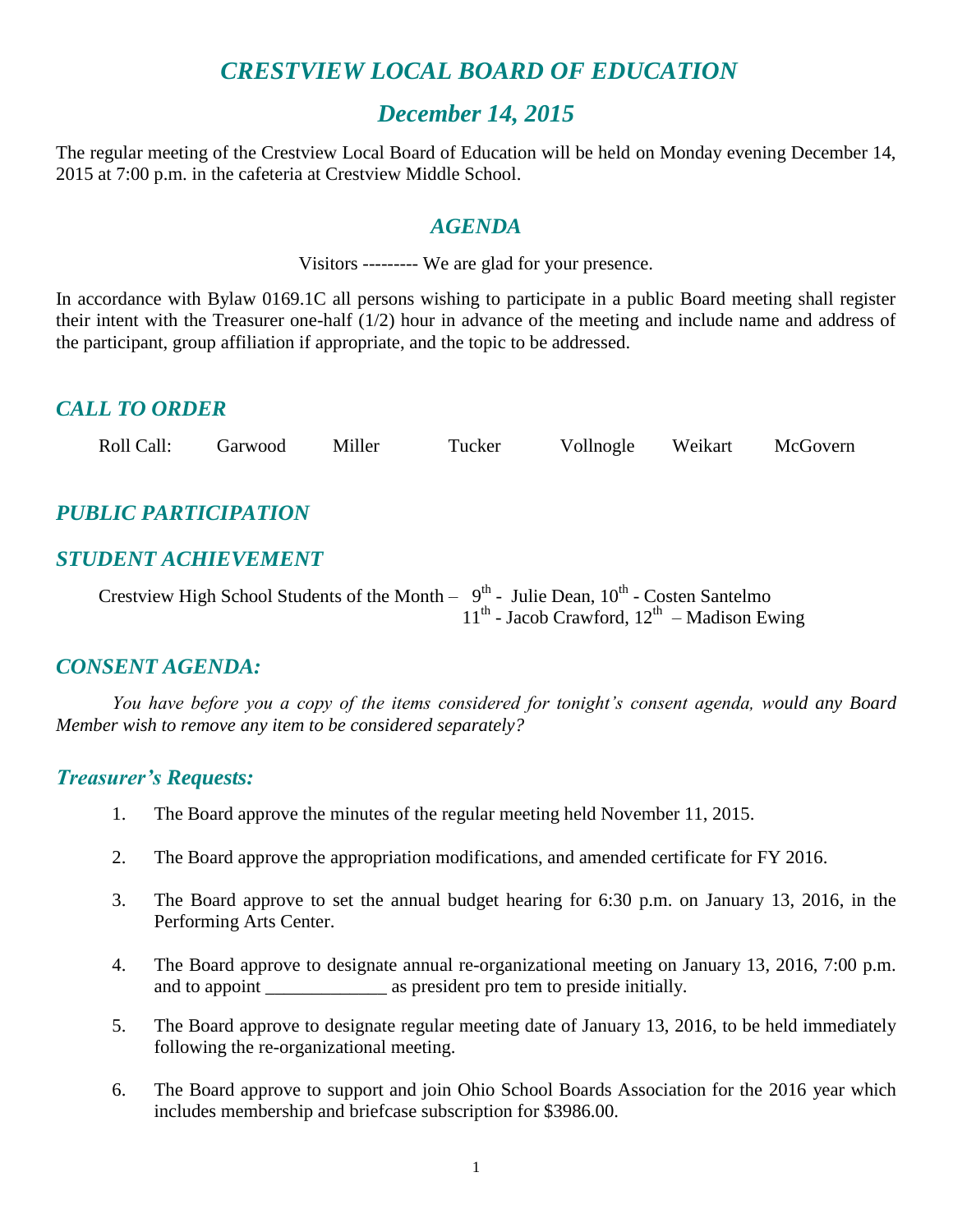7. The Board accept the following grants and authorize the Superintendent and Treasurer to complete the budget requests and take the necessary action to implement the programs:

| Title I                  |              | \$210,937.00 |  |
|--------------------------|--------------|--------------|--|
| Title II A               |              | 57,679.62    |  |
| <b>OneNet Ohio Grant</b> |              | 5,400.00     |  |
| Title VIB                |              | 24,238.83    |  |
| Martha Holden Jennings   |              | 5,000.00     |  |
|                          | <b>TOTAL</b> | 303,255.45   |  |

### *Superintendent's Requests:*

- 1. The Board accept the retirement resignation of John Dilling, Superintendent, effective June 30, 2016.
- 2. The Board approve the following licensed personnel to be granted a one (1) year limited contract basis for the 2015-16 school year, effective as an Instructional Tutor according to the established wage rate; all required reports are on file:

Julie Geiss – Elementary School Instructional Tutor

- 3. The Board grant maternity leave as requested by Stephanie Stewart, Crestview Middle School Teacher, beginning on March 7, 2016 through the end of the 2015-16 school year.
- 4. The Board approve placement of the following licensed personnel on a higher teacher pay scale effective beginning of the second semester of the 2015-16 school year; official transcripts are on file:

Allison Lemaster – Masters +

5. The Board approve the following licensed personnel be placed on the approved substitute list for the 2015-16 school year, be granted a limited teaching contract, substitute basis only, according to salary schedule; all required reports are on file:

### *High School, Middle School & Elementary School*

Gary Mattes – General Education

6. The Board grant supplemental contract to the following licensed personnel for the 2015-2016 school year as per salary schedule for the assignment designated; all required reports are on file:

> Stephanie Chizmar – CHS Musical Assistant Director Stephanie Chizmar – CHS Musical Accompanist Mark Fabian – CHS Varsity Assistant Track Coach Boys/Girls

### **END of CONSENT AGENDA**

Recommend: The Board approve the consent agenda as presented:

Moved by \_\_\_\_\_, second by \_\_\_\_\_ to approve consent agenda. Vote yes: \_\_\_\_\_, \_\_\_\_\_, \_\_\_\_\_,  $\frac{1}{1}$ ,  $\frac{1}{1}$ . Vote no:  $\frac{1}{1}$ ,  $\frac{1}{1}$ ,  $\frac{1}{1}$ ,  $\frac{1}{1}$ ,  $\frac{1}{1}$ ,  $\frac{1}{1}$ ,  $\frac{1}{1}$ ,  $\frac{1}{1}$ ,  $\frac{1}{1}$ ,  $\frac{1}{1}$ ,  $\frac{1}{1}$ ,  $\frac{1}{1}$ ,  $\frac{1}{1}$ ,  $\frac{1}{1}$ ,  $\frac{1}{1}$ ,  $\frac{1}{1}$ ,  $\frac{1}{1}$ ,  $\frac$ \_\_\_\_\_. Failed \_\_\_\_\_.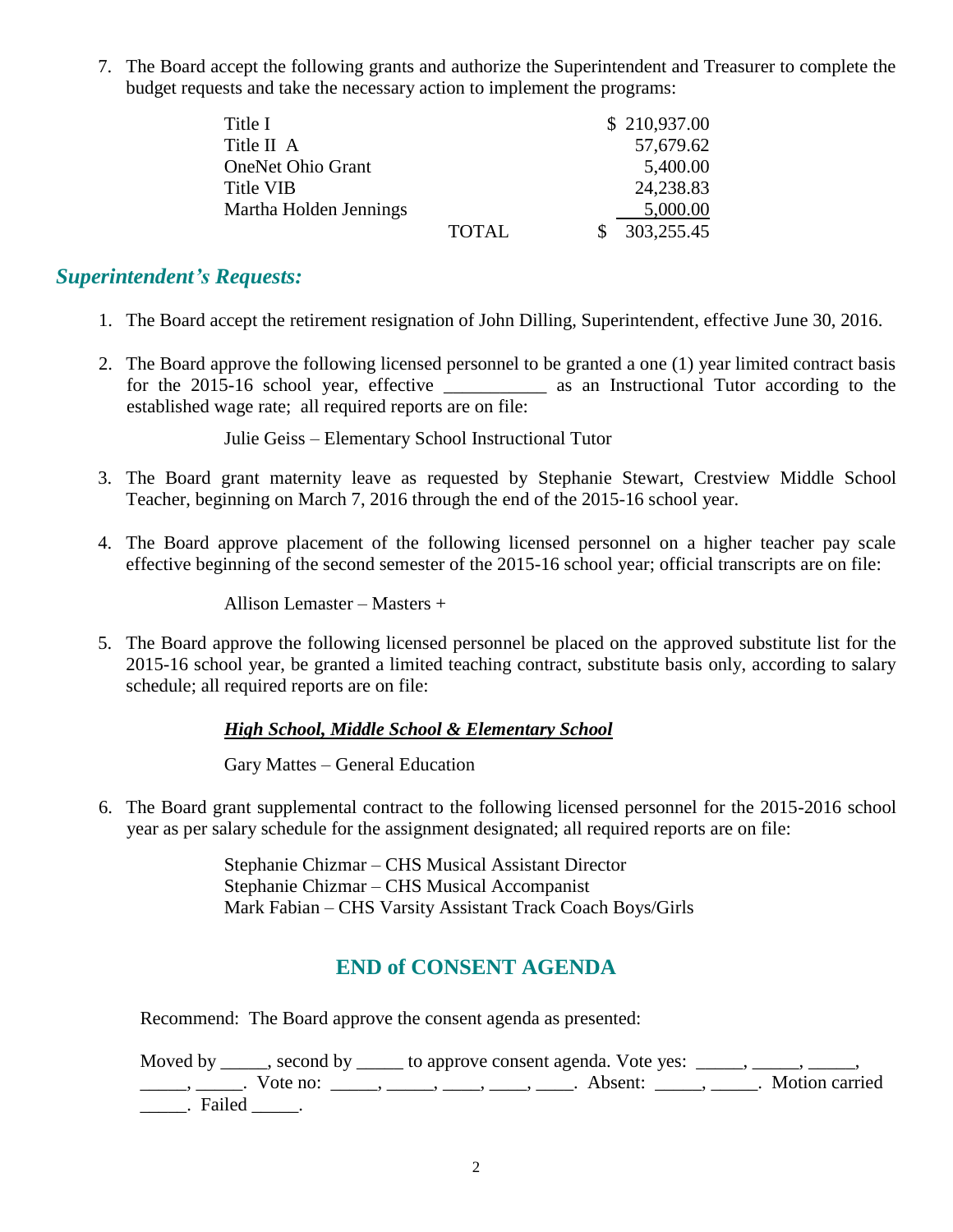### *Treasurer's Requests/Recommendations not included in Consent Agenda:*

1. Recommend: The Board approve financial reports and investments as prepared and presented.

Moved by \_\_\_\_\_, second by \_\_\_\_\_. Vote yes: \_\_\_\_\_, \_\_\_\_\_, \_\_\_\_\_, \_\_\_\_\_, \_\_\_\_\_. Vote no: \_\_\_\_, ——, ——, ——, ———, Absent: \_\_\_\_\_, \_\_\_\_\_. Motion carried \_\_\_\_\_. Failed \_\_\_\_.

2. Recommend: The Board approve the following resolution:

#### **RESOLUTION**

#### RESOLUTION AUTHORIZING THE TRANSFER OF MONIES FROM THE DEBT SERVICE FUND TO THE PERMANENT IMPROVEMENT FUND  $[RC 5705.14(C)(2)]$

WHEREAS, there is presently an unexpended balance of \$55,377.67 in the Debt Service Fund of the School District, after the bonds originally issued to be repaid from this fund have been completely retired and redeemed and all indebtedness, interest, and other obligations for the payment of which such fund exists having been paid through December 1, 2015; and

WHEREAS, Ohio Revised Code Section 5705.14(C)(2) allows the School District to transfer monies to the permanent improvement fund, provided the County Budget Commission where the School District is located approves the transfer and determines that such monies will not be required to meet the obligations payable from such fund; and

WHEREAS, the Columbiana County Budget Commission has determined that the transfer is not required to meet the obligations payable from the District's Debt Service Fund and has approved the transfer of \$55,377.67 in accordance with law.

NOW, THEREFORE, BE IT RESOLVED BY THE BOARD OF EDUCATION OF THE CRESTVIEW LOCAL SCHOOL DISTRICT, COLUMBIANA, OHIO, TWO-THIRDS OF THE MEMBERS ELECTED THERETO CONCURRING, THAT:

Section 1. The Board determines that it is necessary to transfer the unexpended balance in the Debt Service Fund in the amount of \$55,377.67 to its Permanent Improvement Fund as the existing balance of the Debt Service Fund is no longer required for the redemption of bonds and the funds are needed in the Permanent Improvement Fund to maintain educational facilities of the School District.

Section 2. The Treasurer of the Board is hereby authorized and directed to execute and deliver, on behalf of the Board, this Resolution and any such additional instruments, documents, agreements, contracts, certificates, and other papers as may be necessary or appropriate in order to carry out the intent of this Resolution.

Section 3. The Treasurer of the Board is hereby directed to forward a certified copy of this Resolution to the Columbiana County Budget Commission.

Section 4. It is hereby found and determined that all formal actions of this Board concerning and relating to the passage of this Resolution were adopted in an open meeting of this Board, and that all deliberations of this Board and of any of its committees that resulted in such formal action were in meetings open to the public in compliance with all legal requirements, including R.C. Section 121.22.

| Moved by | second by           | Vote yes: |                |        | vote no: |  |
|----------|---------------------|-----------|----------------|--------|----------|--|
|          | Absent <sup>.</sup> |           | Motion carried | Failed |          |  |

#### 3. Recommend: The Board accept donations from:

| a. Jay & Paula Patterson       | \$200.00 to CMS PSS for Rebel Backpack Program                                               |
|--------------------------------|----------------------------------------------------------------------------------------------|
| b. Anonymous                   | \$ 50.00 for CHS Football                                                                    |
| c. Crestview Athletic Boosters | \$1500.00 to Boys & Girls Basketball                                                         |
|                                | Moved by _____, second by _____. Vote yes: _____, _____, _____, _____, _____. Vote no: ____, |
|                                | Absent: _____, ______. Motion carried ______. Failed _____.                                  |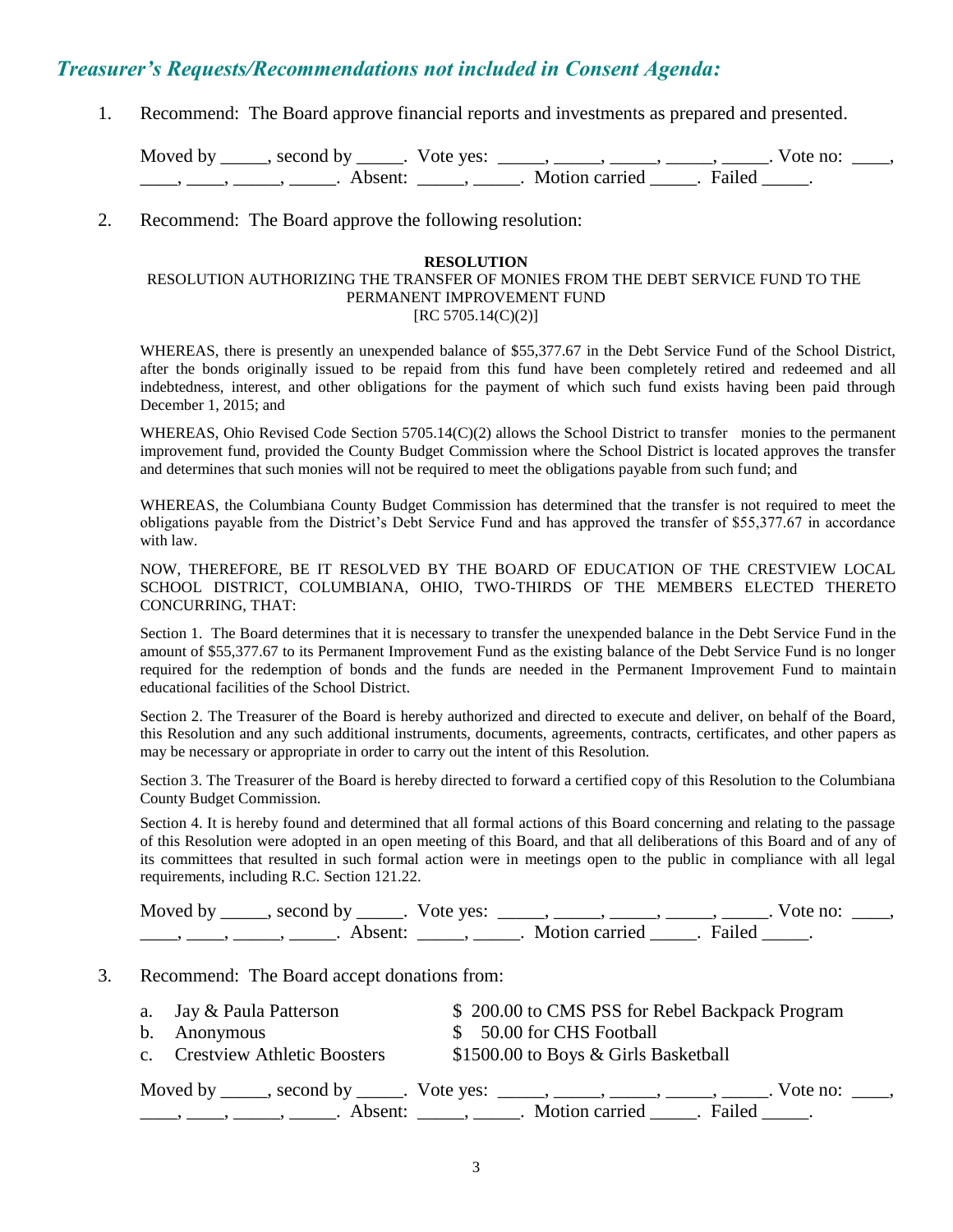### **Transformation Report:** Mr. Miller

### *Board Reports:*

| 1. | <b>Career Center Report</b>               | Mr. Tucker              |
|----|-------------------------------------------|-------------------------|
| 2. | <b>Student Achievement Liaison Report</b> | Dr. Miller              |
|    | 3. Legislative Report                     | Mr. Weikart             |
| 4. | <b>Student Board Member Report</b>        | <b>Bradley McGovern</b> |

### *Board Committee Reports:*

| 1. Buildings & Grounds | Mr. Vollnogle |
|------------------------|---------------|
| 2. Athletic Council    | Mr. Garwood   |
| 3. Personnel           | Mr. Vollnogle |
| 4. Finance Audit       | Dr. Miller    |
| 5. Policy              | Dr. Miller    |
| 6. Communications      | Mr. Weikart   |
| 7. Insurance           | Mr. Vollnogle |

### *Administrative Reports:*

| 1. | <b>Elementary School</b> | Mrs. Dangerfield      |
|----|--------------------------|-----------------------|
|    | 2. Middle School         | Mr. Richardson        |
| 3. | High School              | Mrs. Dickson          |
| 4. | <b>Special Education</b> | Mr. Hill              |
| 5. | Athletic                 | Mrs. Sapp/Mr. Cusick  |
| 6. | Lunchroom                | Mrs. Peddicord        |
|    | 7. Technology            | Mr. Miller            |
| 8. | Transportation           | Mr. Floor/Mr. Burbick |
|    | 9. Maintenance           | Mr. Radman            |

### **Superintendent's Report:** Mr. Dilling

### *Superintendent's Requests/Recommendations not included in Consent Agenda:*

1. Recommend: The Board approve expenses from the Board Service fund for new Board member training to attend OSBA new board member academy training on January 9-10, 2016.

Moved by \_\_\_\_\_, second by \_\_\_\_\_. Vote yes:  $\_\_\_\_\_\_\_\_\_\_\_\_\_\_\_$  \_\_\_\_\_, \_\_\_\_\_, \_\_\_\_\_. Vote no:  $\_\_\_\_\_\_\$ \_\_\_\_\_, \_\_\_\_\_\_, \_\_\_\_\_\_\_. Absent: \_\_\_\_\_\_, \_\_\_\_\_\_. Motion carried \_\_\_\_\_\_. Failed \_\_\_\_\_.

# *Adjournment*

| Moved by ______, second by ______ to adjourn. Vote yes: |                     |                         |  | . Vote no: |  |
|---------------------------------------------------------|---------------------|-------------------------|--|------------|--|
|                                                         | Absent <sup>.</sup> | Motion carried . Failed |  |            |  |